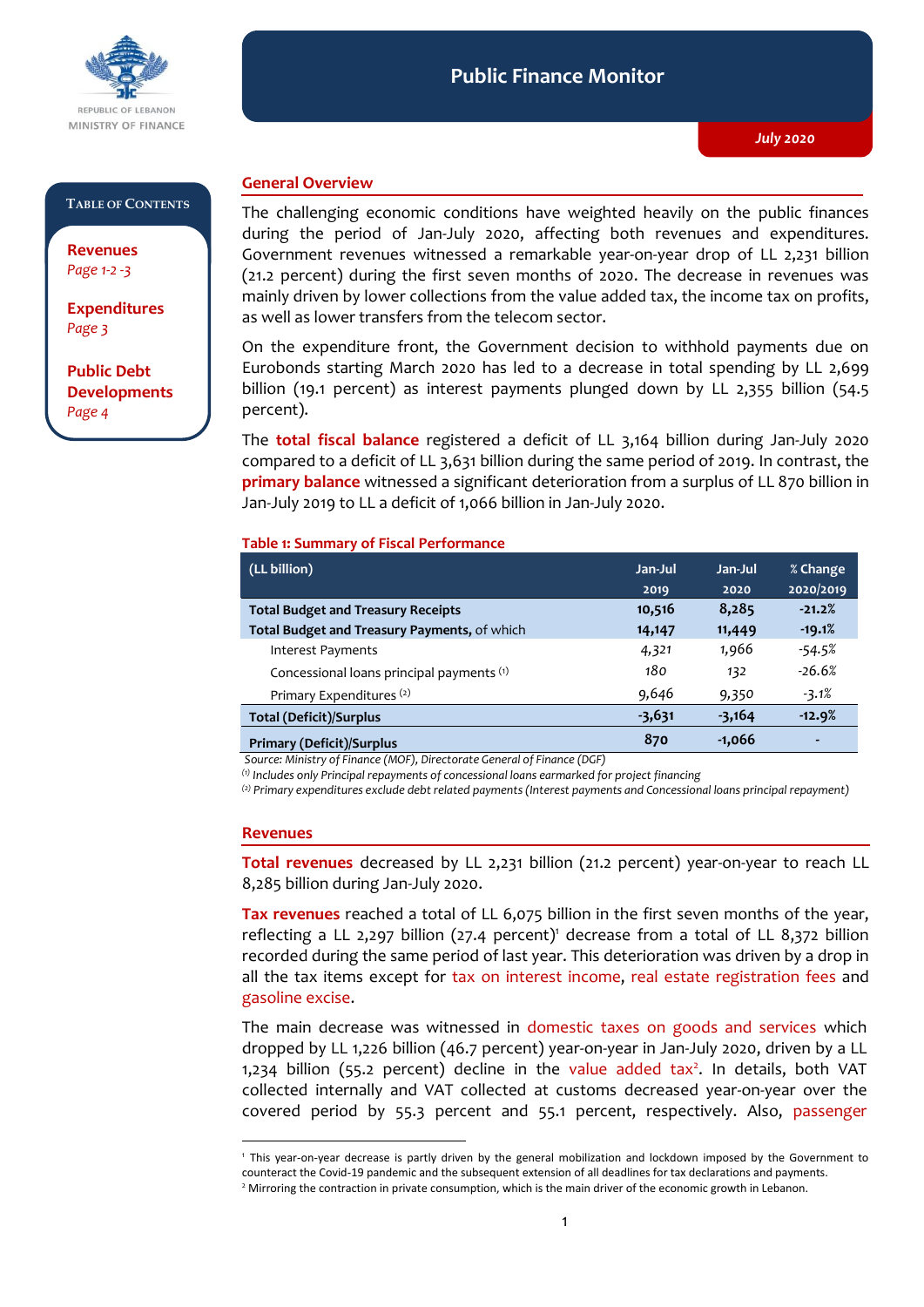

departure tax and private car registration fees decreased by LL 56 billion (55.9 percent) and LL 52 billion (42.9 percent) respectively during Jan-July 2020. These drops were partly couterbalanced by a considerable increase in transfers from Régie profits which registered LL 268 billion during Jan-July 2020 compared to LL 150 billion during the same period of 2019.

Taxes on income, profits and capital gains significantly dropped by LL 771 billion (20.5 percent) year-on-year in Jan-July 2020, driven by a drastic year-on-year drop in income tax on profits and income tax on capital gains & dividends by LL 976 billion (75.1 percent) and LL 230 billion (73.8 percent) respectively. Income tax on wages and salaries decreased by LL 182 billion (27.9 percent). In contrast, taxes on interest income increased significantly by LL 625 billion (42.5 percent) to reach LL 2,098 billion during the mentioned period.

In addition, taxes on international trade dropped by LL 373 billion (33.0 percent) as collection from customs and excises dropped by LL 220 billion (54.9 percent) and LL 153 billion (21.0 percent) respectively. In fact, cars excise were down by LL 127 billion (63.4 percent), owing to a 70.6 percent decrease in the value of imported vehicles. In addition, tobacco excise decreased by LL 66 billion (65.7 percent), driven by a 55.6 percent year-on-year decline in the value of tobacco imports. In contrast, gasoline excise increased by LL 42 billion (9.9 percent) as a result of the floor price for gasoline set by the Council of Ministers on March 12, 2020<sup>3</sup> which more than offset the volume effect of gasoline imports with a year-on-year drop of 22.1 percent.

Other tax revenues (namely fiscal stamp fees) decreased by LL 79 billion (23.2 percent) to reach LL 261 billion in Jan-Jul 2020.

In contrast, taxes on property registered a LL 152 billion (29.2 percent) increase in Jan-Jul 2020, mainly as real estate registration fees witnessed a significant year-on-year rise of LL 232 billion (83.5 percent)<sup>4</sup>, of which an increase of LL 114 billion registered between July 2019 and July 2020. This rise came as a result of the increasing appetite for real estate as a safer alternative for bank depositors starting late-2019. This trend regained momentum after the adoption of a 5-step opening plan by the Council of Ministers on 24 April 2020. On the other hand, built property tax and inheritance fees dropped by LL 59 billion (33.7 percent) and by LL 21 billion (30.8 percent), respectively.

**Non-tax revenues** declined by LL 582 billion (34.3 percent) to reach LL 1,113 billion during the first seven months of the year.

Income from Public Institutions and Government properties witnessed a year-on-year drop of LL 542 billion (51.2 percent) over the covered period, as transfers from the Telecom Surplus, property income (namely rent of Rafic Hariri International Airport) and revenues from Casino du Liban declined by LL 390 billion (56.5 percent), LL 45 billion (59.1 percent) and LL 35 billion (50.2 percent), respectively.

Moreover, administrative fees and charges dropped by LL 80 billion (16.7 percent) reaching LL 397 billion over the period under review, due to a decrease in all its subcategories, except an increase in vehicle control fees by LL 46 billion (37.4 percent), mainly as passport fees, administrative charges and notary fees fell by LL 64 billion (42.4 percent), LL 16 billion (54.3 percent) and LL 13 billion (33.2 percent), respectively.

-

<sup>3</sup> COM decision #16 dated 12/03/2020 has set a floor price of LL 24,000 for gasoline-98 octanes and LL 23,500 for gasoline-95 octanes, stipulating also that the surplus generated due to the fall in international fuel prices will be considered as an additional revenue under "gasoline excise".

<sup>4</sup> As per the data from the General Directorate of Land Registry and Cadastre, the number of sold properties increased by 48.2 percent during Jan-July 2020 while their average price increased significantly by 60.3 percent compared to the same period last year.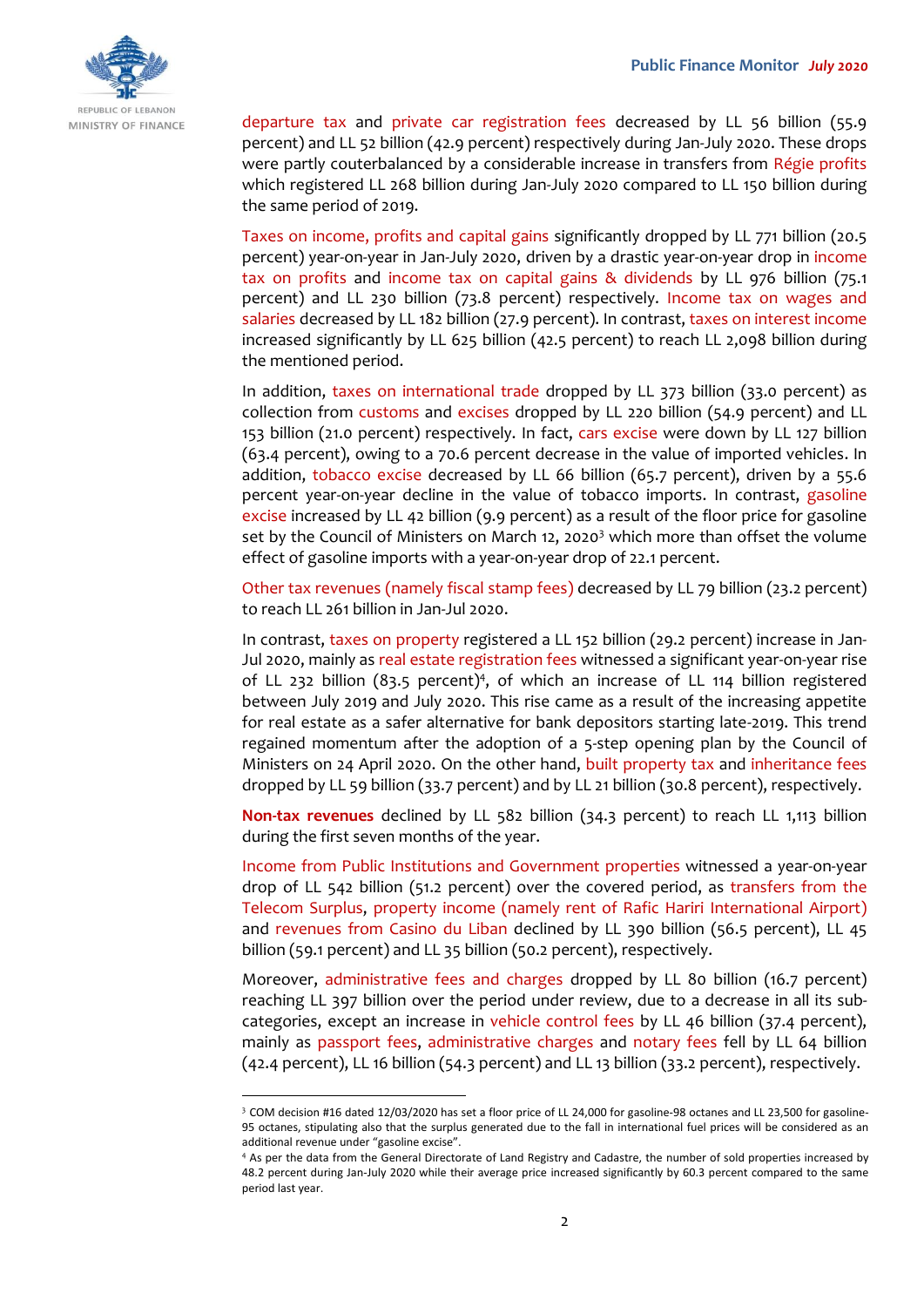

On the other hand, other non-tax revenues (mostly retirement deductibles) increased by LL 50 billion (35.7 percent), as deductibles related to military salaries and retirement<sup>5</sup> generated LL 30 billion during Jan-July 2020. In addition, exceptional revenues from the settlement of violations related to maritime properties reached LL 21 billion during Jan-July 2020 compared to nil a year earlier.

**Treasury receipts** witnessed a significant increase of LL 647 billion to reach LL 1,096 billion in Jan-July 2020 compared to LL 449 billion during the same period of the 2019<sup>6</sup>. The reason behind this substantial rise was a refund transaction of LL 644 billion executed during the month of April as the deal between the Central Bank and the Ministry of Finance to reverse the coupon payments related to Jan-Mar 2020 materialized. This refund was registered under treasury receipts, and will be used gradually to cover other interest payments due during 2020<sup>7</sup>.

## **Expenditures**

**Total expenditures** regressed by LL 2,699 billion (19.1 percent) to reach LL 11,449 billion in jan-July 2020 compared to LL 14,147 billion in Jan-July 2019.

**Current primary expenditures**<sup>8</sup> registered a drop of LL 179 billion (2.3 percent) reaching a total of LL 7,740 billion during Jan-July 2020. This shrank was mainly driven by a decrease in Retirement and End of service compensations by LL 481 billion (22.8 percent) and transfers to Electricité du Liban (EDL) by LL 458 billion (36.2 percent). In contrast, expenditure items to cover social needs witnessed a rise mainly transfers to the Higher Council of Relief, payments to Hospitals and payments to Medicaments which rose by LL 225 billion<sup>9</sup>, LL 123 billion and LL 89 billion respectively during the covered period.

**Interest payments** dropped by LL 2,355 billion (54.5 percent) in Jan-July 2020 as interest payments due on foreign currency debt decreased significantly by LL 1,493 billion (87.6 percent) after the Government opted to default on its maturing Eurobonds in March 2020. Moreover, interest payments on local currency debt decreased by LL 862 billion (32.9 percent) over the covered period. **Foreign debt principal repayment** also dropped by LL 48 billion (26.6 percent) to register a total of LL 132 billion during Jan-July 2020.

**Capital expenditures** decreased significantly by LL 306 billion (45.6 percent) to reach LL 365 billion in Jan-July 2020, mainly as expenses related to maintenance, transfers to CDR, and transfers to the Higher Council of Relief dropped by LL 117 billion (50.7 percent), LL 97 billion (55.1 percent) and LL 20 billion (100.0 percent) respectively.

**Treasury expenditures** witnessed an increase of LL 183 billion (19.8 percent) to reach LL 1,104 billion in Jan-July 2020. This came despite the drop in payments to municipalities, deposits and VAT refund which shrank by LL 151 billion (36.0 percent), LL 145 billion (66.0 percent) and LL 78 billion (43.6 percent) respectively during the period under consideration.

<sup>-</sup><sup>5</sup> New deductibles introduced as per 2019 Budget law #144 dated 31 July 2019.

<sup>&</sup>lt;sup>6</sup> It is worth mentioning that treasury receipts are transitory in nature and as such, variations in these collections are usually not reflective of the economic activity.

 $^7$  These payments are classified under other treasury expenditures, resulting in the hike shown in table 5.

<sup>8</sup> Current primary expenditures represent current expenditures excluding interest payment and debt service.

<sup>&</sup>lt;sup>9</sup> This consists of treasury advances granted to the Higher Council of Relief dated 2 April 2020 and 8 June 2020 as part of the social safety net targeting the most vulnerable households. It covers a disbursement of an amount of LL 400,000 per household.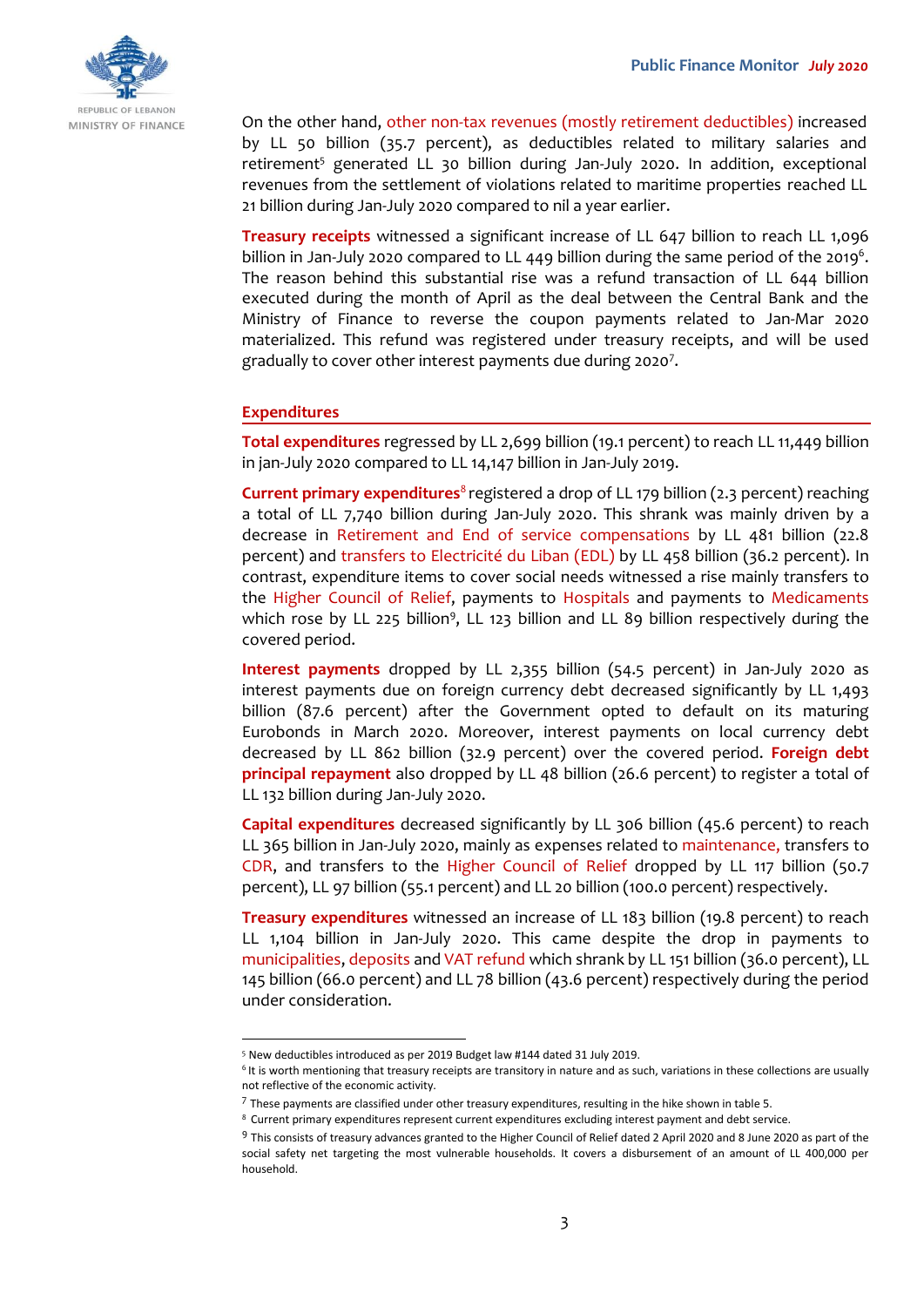

## **Public Debt**

**Gross public debt** stood at LL 141,313 billion by the end of July 2020, increasing by LL 3,163 billion (2.3 percent) from end-2019. On the other hand, net debt rose more rapidly by 3.7 percent to reach LL 126,974 billion as public sector deposits dropped by LL 1,338 billion (8.5 percent) over the period under consideration.

**Local currency debt** increased by LL 1,253 billion (1.4 percent) to register LL 88,532 billion as of end-July 2020, compared to LL 87,279 billion as at end-2019. In details, local currency debt held by the Central Bank increased by LL 1,773 billion (3.5 percent) to reach LL 52,490 billion by the end of July 2020, followed by a smaller rise in other local currency debt holdings with TBs held by public entities increasing by LL 311 billion (3.1 percent) to reach LL 10,279 billion. In contrast, TBs held by commercial banks dropped by LL 779 billion (3.1 percent) to reach LL 24,537billion by the end of July 2020.

The stock of **foreign currency debt** grew by LL 1,910 billion (3.8 percent) to reach LL 52,781 billion at end-July 2020. In details, this increase was mainly driven by a LL 1,702 billion of arrears in coupons due to the Government decision to default on Eurobonds, adding to a LL 96 billion of accrued interest in arrears. Also, bilateral, multilateral and foreign private sector loans increased by LL 56 billion, whereas Paris III related debt decreased by LL 44 billion compared to the end of 2019. As for the stock of market-issued Eurobonds, it remained unchanged at a level of LL 47,206 billion, including an amount of LL 3,769 billion as arrears in principal as of end-July 2020.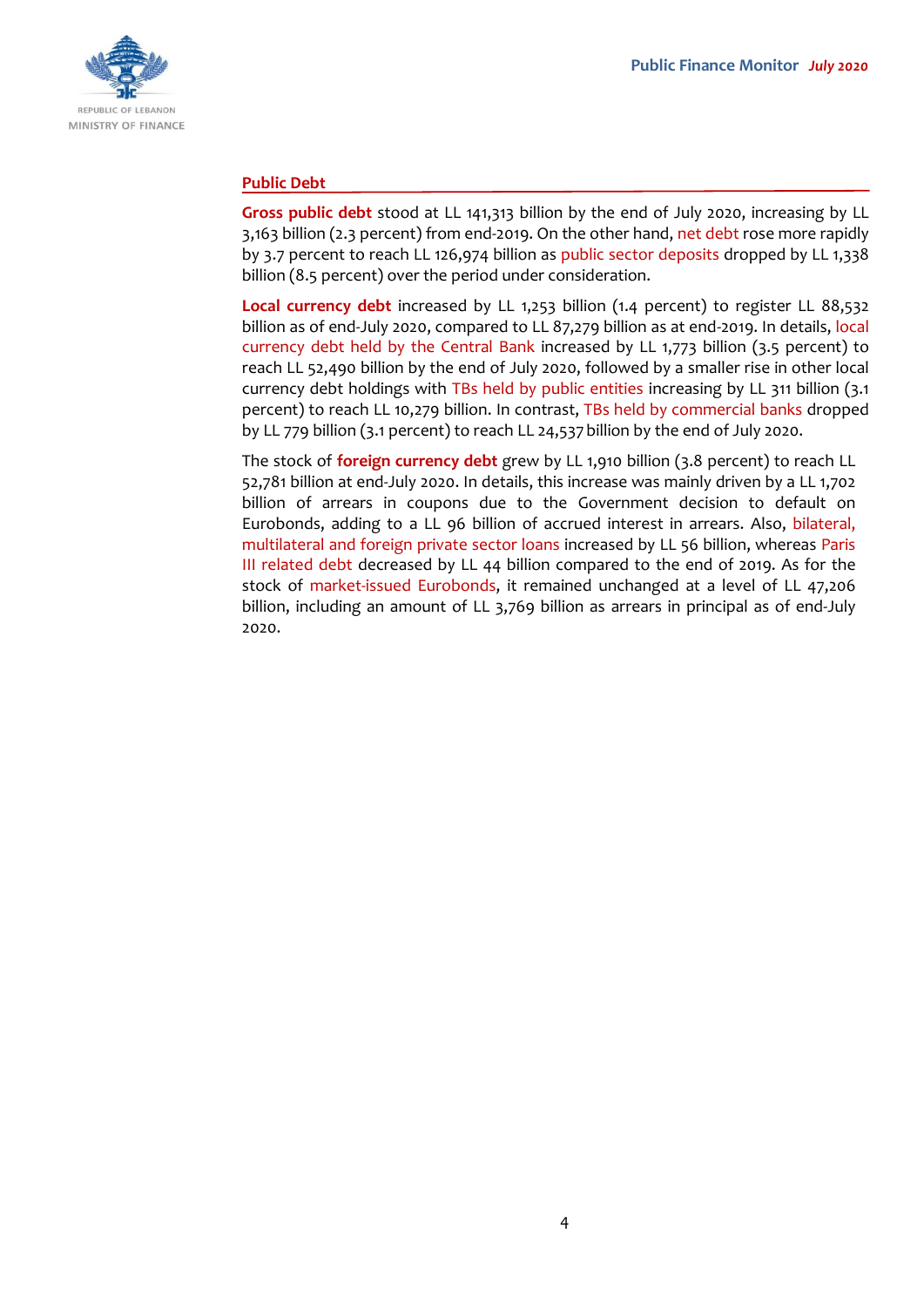

# **SECTION 1: REVENUE OUTCOME**

## **Table 2: Total Revenues**

| (LL billion)                      | 2019    | 2020    | % Change  |
|-----------------------------------|---------|---------|-----------|
|                                   | Jan-Jul | Jan-Jul | 2020/2019 |
| <b>Budget Revenues, of which:</b> | 10,067  | 7,189   | $-28.6%$  |
| <b>Tax Revenues</b>               | 8,372   | 6,075   | $-27.4%$  |
| Non-Tax Revenues                  | 1,695   | 1,113   | $-34.3%$  |
| <b>Treasury Receipts</b>          | 449     | 1,096   | 144.2%    |
| <b>Total Revenues</b>             | 10,516  | 8,285   | $-21.2%$  |

*Source: MOF, DGF*

## **Table 3: Tax Revenues**

| (LL billion)                                         | 2019    | 2020    | % Change  |
|------------------------------------------------------|---------|---------|-----------|
|                                                      | Jan-Jul | Jan-Jul | 2020/2019 |
| <b>Tax Revenues:</b>                                 | 8,372   | 6,075   | $-27.4%$  |
| Taxes on Income, Profits, & Capital Gains, of which: | 3,758   | 2,987   | $-20.5%$  |
| Income Tax on Profits                                | 1,299   | 323     | $-75.1%$  |
| Income Tax on Wages and Salaries                     | 653     | 471     | $-27.9%$  |
| Income Tax on Capital Gains & Dividends              | 311     | 82      | $-73.8%$  |
| Tax on Interest Income                               | 1,472   | 2,098   | 42.5%     |
| Penalties on Income Tax                              | 21      | 13      | $-38.6%$  |
| Taxes on Property, of which:                         | 522     | 674     | 29.2%     |
| <b>Built Property Tax</b>                            | 177     | 117     | $-33.7%$  |
| Real Estate Registration Fees                        | 278     | 511     | 83.5%     |
| Domestic Taxes on Goods & Services, of which:        | 2,624   | 1,398   | $-46.7%$  |
| Value Added Tax                                      | 2,235   | 1,001   | $-55.2%$  |
| Other Taxes on Goods and Services, of which:         | 221     | 113     | $-48.8%$  |
| Private Car Registration Fees                        | 121     | 69      | $-42.9%$  |
| Passenger Departure Tax                              | 99      | 44      | $-55.9%$  |
| Taxes on International Trade, of which:              | 1,129   | 756     | $-33.0%$  |
| Customs                                              | 400     | 180     | $-54.9%$  |
| Excises, of which:                                   | 729     | 575     | $-21.0%$  |
| Gasoline Excise                                      | 421     | 462     | 9.9%      |
| Tobacco Excise                                       | 101     | 35      | $-65.7%$  |
| Cars Excise                                          | 200     | 73      | $-63.4%$  |
| Other Tax Revenues (namely fiscal stamp fees)        | 340     | 261     | $-23.2%$  |

*Source: MOF, DGF*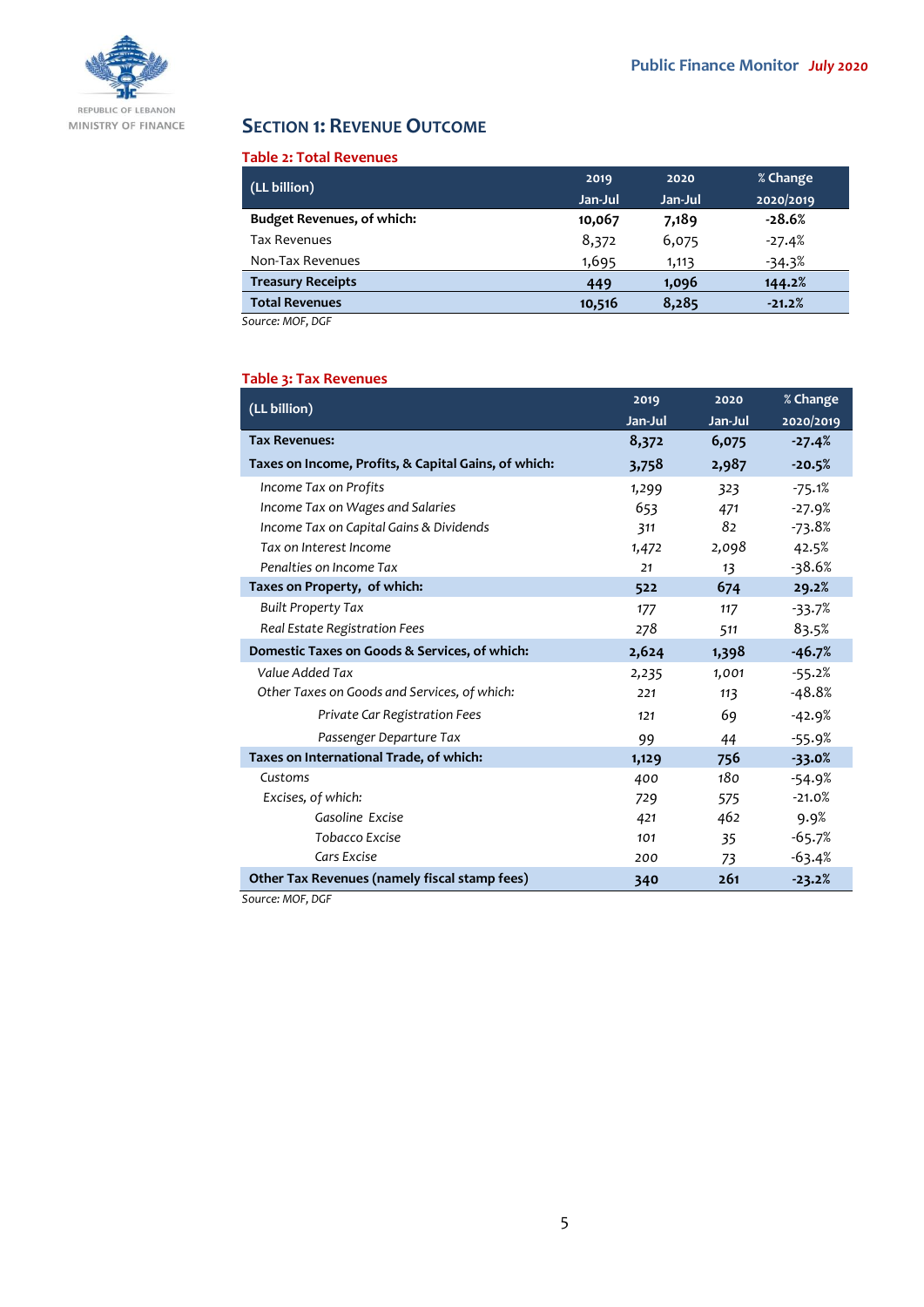

#### **Table 4: Non-Tax Revenue**

| (LL billion)                                                            | 2019           | 2020    | % Change  |
|-------------------------------------------------------------------------|----------------|---------|-----------|
|                                                                         | Jan-Jul        | Jan-Jul | 2020/2019 |
| <b>Non-Tax Revenues</b>                                                 | 1,695          | 1,113   | $-34.3%$  |
| Income from Public Institutions and Government<br>Properties, of which: | 1,058          | 516     | $-51.2%$  |
| Income from Non-Financial Public Enterprises, of which:                 | 917            | 421     | $-54.1%$  |
| Revenues from Casino Du Liban                                           | 69             | 34      | $-50.2%$  |
| Revenues from Port of Beirut                                            | 150            | 70      | $-53.3%$  |
| Budget Surplus of National Lottery                                      | 6              | 17      | 170.6%    |
| Transfer from the Telecom Surplus                                       | 690            | 300     | $-56.5%$  |
| Transfer from Public Financial Institution (BDL)                        | 60             | 60      | $-0.5%$   |
| Property Income (namely rent of Rafic Hariri International<br>Airport)  | 77             | 31      | $-59.1%$  |
| Other Income from Public Institutions (interests)                       | 3              | 3       | $-10.1%$  |
| Administrative Fees & Charges, of which:                                | 477            | 397     | $-16.7%$  |
| Administrative Fees, of which:                                          | 372            | 317     | $-14.8%$  |
| Notary Fees                                                             | 38             | 26      | $-33.2%$  |
| Passport Fees/ General Security                                         | 150            | 87      | $-42.4%$  |
| Vehicle Control Fees                                                    | 123            | 169     | 37.4%     |
| Judicial Fees                                                           | 19             | 16      | $-13.2%$  |
| Driving License Fees                                                    | 12             | 6       | $-47.8%$  |
| Administrative Charges                                                  | 30             | 14      | $-54.3%$  |
| Sales (Official Gazette and License Number)                             | $\overline{2}$ | 1       | $-40.3%$  |
| Permit Fees (mostly work permit fees)                                   | 49             | 43      | $-13.1%$  |
| Other Administrative Fees & Charges                                     | 25             | 23      | $-5.0%$   |
| <b>Penalties &amp; Confiscations</b>                                    | 21             | 11      | $-47.1%$  |
| Other Non-Tax Revenues (mostly retirement deductibles)                  | 139            | 189     | 35.7%     |
| Source: MOF, DGF                                                        |                |         |           |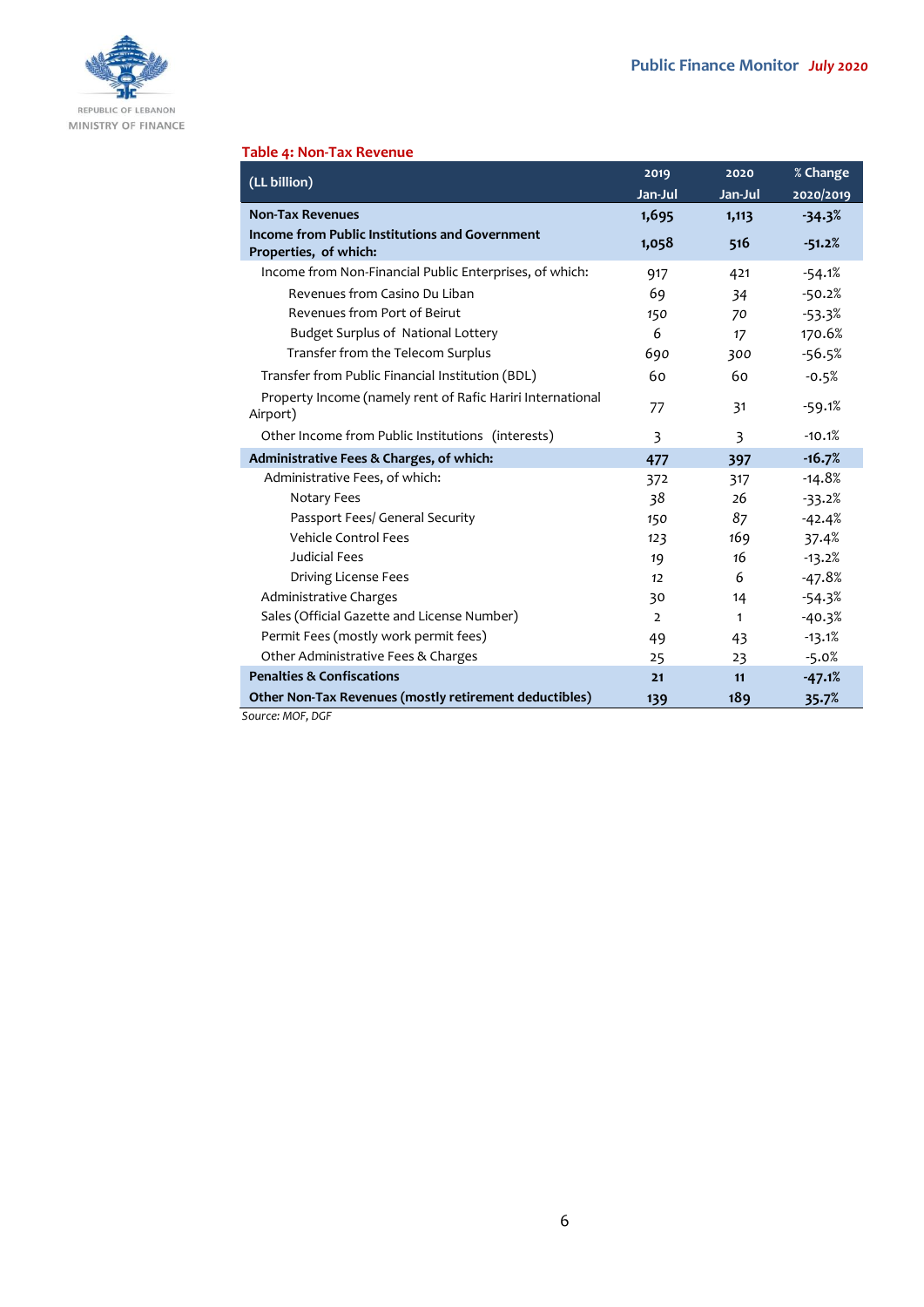

# **SECTION 2: EXPENDITURE OUTCOME**

## **Table 5: Expenditure by Economic Classification**

| (LL billion)                                                                                               | 2019         | 2020           | % Change  |
|------------------------------------------------------------------------------------------------------------|--------------|----------------|-----------|
|                                                                                                            | Jan-Jul      | Jan-Jul        | 2020/2019 |
| 1. Current Expenditures                                                                                    | 12,421       | 9,839          | $-20.8%$  |
| 1.a Personnel Cost, of which                                                                               | 5,797        | 5,427          | $-6.4%$   |
| Salaries, Wages and social benefits                                                                        | 3,453        | 3,530          | 2.2%      |
| Retirement and End of Service Compensations, of which:                                                     | 2,114        | 1,633          | $-22.8%$  |
| Retirement                                                                                                 | 1,522        | 1,423          | $-6.5%$   |
| End of Service                                                                                             | 592          | 210            | $-64.6%$  |
| Transfers to Public Institutions to Cover Salaries                                                         | 230          | 264            | 14.7%     |
| 1.b Interest Payments, of which: (1)                                                                       | 4,321        | 1,966          | $-54.5%$  |
| Domestic Interest Payments                                                                                 | 2,618        | 1,756          | $-32.9%$  |
| Foreign Interest Payments                                                                                  | 1,703        | 211            | $-87.6%$  |
| 1.d Foreign Debt Principal Repayment                                                                       | 180          | 132            | $-26.6%$  |
| 1.e Materials and Supplies, of which:                                                                      | 155          | 211            | 35.7%     |
| Nutrition                                                                                                  | 35           | 34             | $-2.1%$   |
| Fuel Oil                                                                                                   | 21           | $\overline{4}$ | $-80.6%$  |
| Medicaments                                                                                                | 43           | 132            | 206.0%    |
| 1.f External Services                                                                                      | 90           | 102            | 12.9%     |
| 1.g Various Transfers, of which:                                                                           | 1,513        | 1,530          | 1.1%      |
| EDL <sup>(2)</sup>                                                                                         | 1,264        | 807            | $-36.2%$  |
| <b>NSSF</b>                                                                                                | 0            | $\mathcal{O}$  |           |
| Higher Council of Relief                                                                                   | O            | 225            | L,        |
| Contributions to non-public sectors                                                                        | 146          | 105            | $-27.8%$  |
| Transfers to Directorate General of Cereals and Beetroot (3)                                               | 12           | 0              | $-100.0%$ |
| 1.h Other Current, of which:                                                                               | 292          | 419            | 43.5%     |
| Hospitals                                                                                                  | 233          | 356            | 52.8%     |
| Others(judgments & reconciliations, mission costs, other)                                                  | 57           | 58             | 2.9%      |
| 1.i Other Financial expenses                                                                               | $\mathbf{1}$ | o              | $-100.0%$ |
| 1.j Interest subsidy                                                                                       | 72           | 52             | $-27.8%$  |
| 2. Capital Expenditures                                                                                    | 671          | 365            | $-45.6%$  |
| 2.a Acquisitions of Land, Buildings, for the Construction of<br>Roads, Ports, Airports, and Water Networks | 0            | 0              | $-98.7%$  |
| 2.b Equipment                                                                                              | 48           | 51             | 7.1%      |
| 2.c Construction in Progress, of which:                                                                    | 360          | 190            | $-47.2%$  |
| Displaced Fund                                                                                             | O            | 0              | #DIV/o!   |
| Council of the South                                                                                       | 19           | 23             | 21.7%     |
| CDR                                                                                                        | 176          | 79             | $-55.1%$  |
| Ministry of Public Work and Transport                                                                      | 50           | 33             | $-33.3%$  |
| Other of which:                                                                                            | 115          | 53             | $-54.0%$  |
| Higher Council of Relief                                                                                   | 20           | 0              | $-100.0%$ |
| 2.d Maintenance                                                                                            | 230          | 113            | $-50.7%$  |
| 2.e Other Expenditures Related to Fixed Capital Assets                                                     | 32           | 10             | $-69.8%$  |
| 3. Budget Advances (4)                                                                                     | 52           | 68             | 29.7%     |
| 4. Customs Administration (exc. Salaries and Wages) (5)                                                    | 82           | 73             | $-11.1%$  |
| 5. Treasury Expenditures (6)                                                                               | 922          | 1,104          | 19.8%     |
| Municipalities                                                                                             | 419          | 268            | $-36.0%$  |
| Guarantees                                                                                                 | 55           | 54             | $-1.3%$   |
| Deposits <sup>(7)</sup>                                                                                    | 219          | 75             | $-66.0%$  |
| Other, of which:                                                                                           | 229          | 708            | 209.5%    |
| VAT Refund                                                                                                 | 178          | 100            | $-43.6%$  |
| 6. Total Expenditures (Excluding CDR Foreign Financed)                                                     | 14,147       | 11,449         | $-19.1%$  |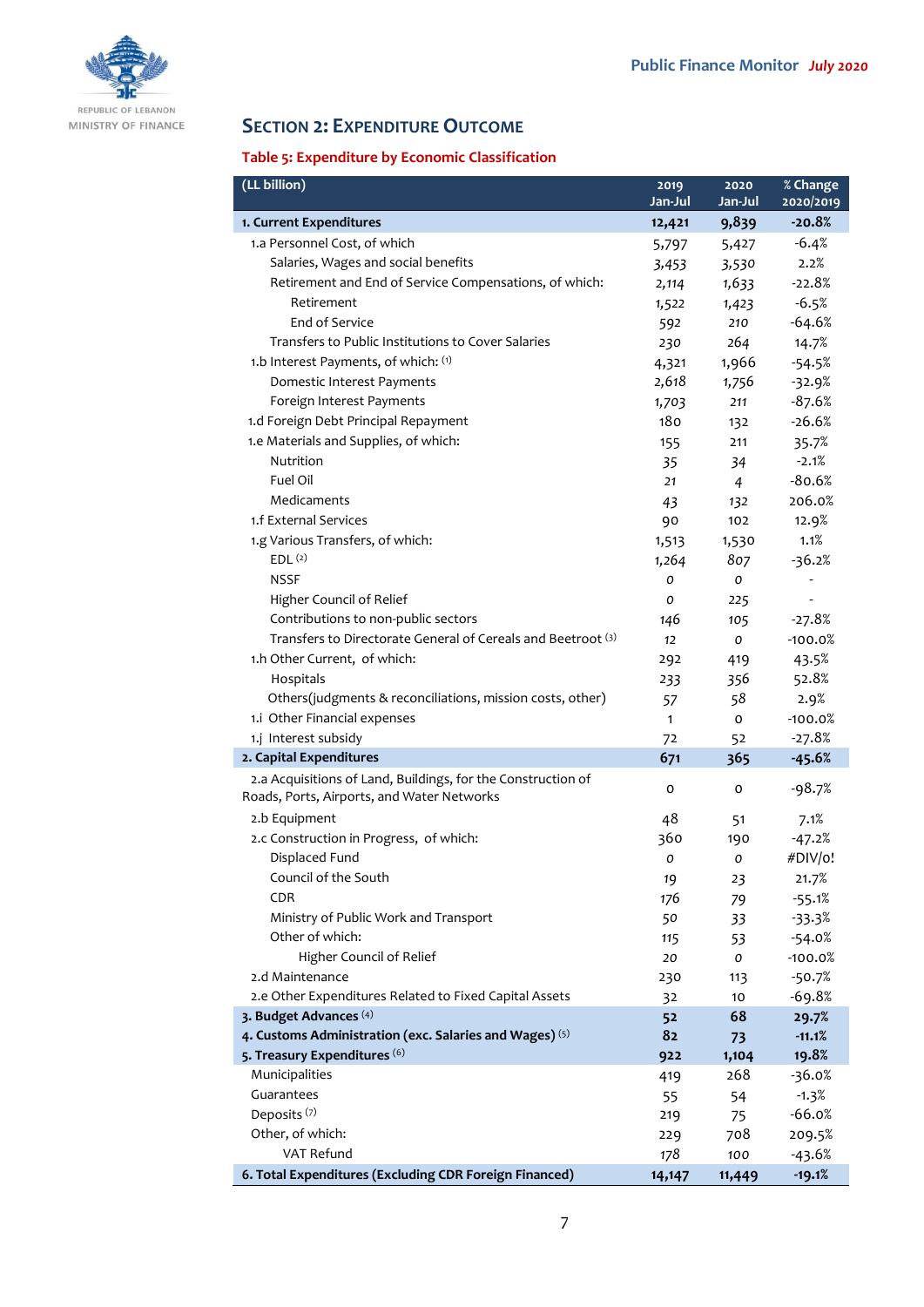

REPUBLIC OF LEBANON MINISTRY OF FINANCE

*Source: Statement of Account 36, Cashier Spending, Public Debt Department Figures, Fiscal Performance Gross Adjustment Figures*

*(1) For a detailed breakdown of interest payments, kindly refer to table 6.*

*(2) For a detailed breakdown of transfers to EDL, kindly refer to table 7. EDL has been reclassified to various transfers from "other treasury expenditures", following the reclassification of the 2009 Budget Proposal and in line with the Fiscal Performance.*

*(3) Transfers to Directorate General of Cereals and Beetroot include both administrative expenses and payments for wheat subsidy.*

*(4) Budget Advances were previously classified under "other". Given their growth, and in line with the Ministry of Finance's efforts to ensure transparency, they will be published in a separate line. They will be regularized at a later stage, and it is only after their regularization that they can be classified according to their economic nature in the budget system.*

*(5) Customs administrations include payments - excluding salaries and wages - made to customs and paid from customs cashiers. They can only be classified after Customs submit the supporting documents to the Directorate General of Finance.*

*(6) Starting December 2011, the Treasury expenditures section in the monthly, quarterly and yearly reports and its corresponding figures differ from the eponym section appearing in the Fiscal performance reports published by the Ministry of Finance because of the reclassification affecting certain payments from guarantees and treasury advances accounts which are manually reclassified in their budgetary economic classification articles.*

*(7) Deposit payments are payments made by the treasury to public administrations, institutions, municipalities, and funds, from revenues it has collected on their behalf.*

#### **Table 6: Details of Debt Service Transactions(1)**

| (LL billion)                         | 2019<br>Jan-Jul | 2020<br>Jan-Jul | % Change<br>2020/2019 |
|--------------------------------------|-----------------|-----------------|-----------------------|
| <b>Interest Payments</b>             | 4,321           | 1,966           | $-54.5%$              |
| Local Currency Debt                  | 2,618           | 1,756           | $-32.9%$              |
| Foreign Currency Debt, of which:     | 1,703           | 211             | $-87.6%$              |
| Eurobond Coupon Interest*            | 1,638           | 157             | $-90.4%$              |
| Special bond Coupon Interest*        | $\mathcal{O}$   | 0               | $-56.5%$              |
| Concessional Loans Interest Payments | 65              | 53              | $-18.1%$              |
| Foreign Debt Principal Repayment     | 180             | 132             | -26.6%                |

*Source: MOF, DGF*

*(1) Please note that the classification of debt service expenditures is now broken into two separate categories as follows: Interest Payments (as per GFS classification) and repayment of principal on concessional loans earmarked for project financing.*

*\* Includes general expenses related to the transaction*

#### **Table 7: Transfers to EDL**

| (LL billion)                                              | 2019    | 2020    | % Change  |
|-----------------------------------------------------------|---------|---------|-----------|
|                                                           | Jan-Jul | Jan-Jul | 2020/2019 |
| <b>EDL</b> of which:                                      | 1,264   | 807     | $-36.2%$  |
| Debt Service                                              | Δ       |         | $-31.0%$  |
| Reimbursement for purchase of Natural Gas, Fuel & Gas Oil | 1.261   | 804     | $-36.2%$  |

*Source: MOF, DGF*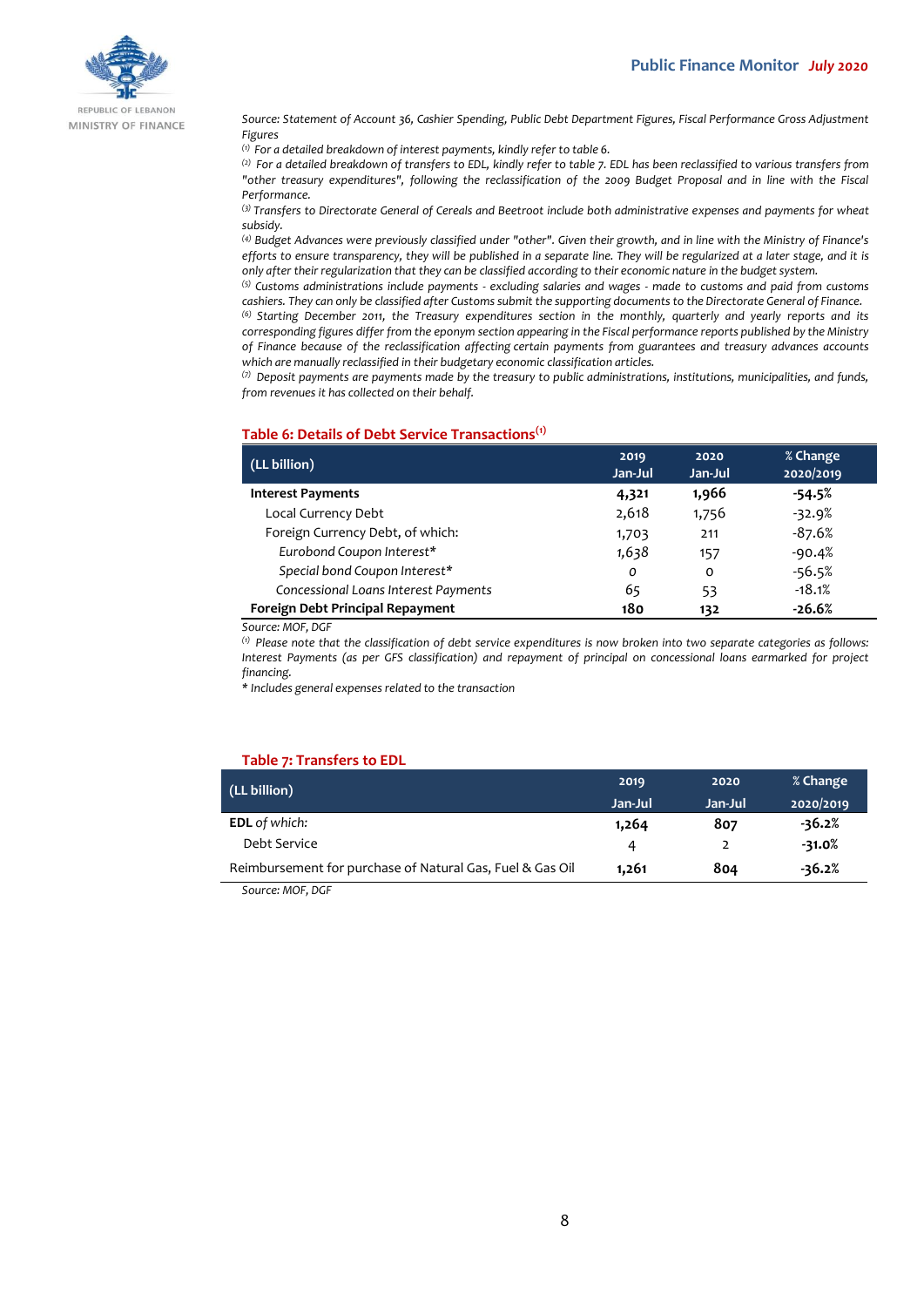

## **SECTION 3: PUBLIC DEBT**

## **Table 8: Public Debt Outstanding by Holder as of End-Jul 2020**

| (LL billion)                                                   | <b>Dec-18</b> | <b>Dec-19</b> | <b>Jul-20</b> | %<br>Change<br>Jul 20 /<br><b>Dec 19</b> |
|----------------------------------------------------------------|---------------|---------------|---------------|------------------------------------------|
| <b>Gross Public Debt</b>                                       | 128,347       | 138,150       | 141,313       | 2.3%                                     |
| <b>Local Currency Debt</b>                                     | 77,852        | 87,279        | 88,532        | 1.4%                                     |
| * Accrued Interest Included in Debt                            | 1,123         | 1,294         | 1,295         | 0.1%                                     |
| a. Central Bank                                                | 39,006        | 50,717        | 52,490        | 3.5%                                     |
| b. Commercial Banks (Including REPOs)                          | 27,402        | 25,316        | 24,537        | $-3.1%$                                  |
| c. Other Local Currency Debt (T-bills), of which:              | 11,444        | 11,246        | 11,505        | 2.3%                                     |
| <b>Public Entities</b>                                         | 9,956         | 9,968         | 10,279        | 3.1%                                     |
| Contractor bonds $(1)$                                         | 166           | 120           | 120           | 0.0%                                     |
| Foreign Currency Debt <sup>(2)</sup>                           | 50,495        | 50,871        | 52,781        | 3.8%                                     |
| a. Bilateral, Multilateral and Foreign Private Sector<br>Loans | 2,920         | 2,850         | 2,906         | 2.0%                                     |
| b. Paris III Related Debt (Eurobonds and Loans)(3)             | 344           | 242           | 198           | $-18.3%$                                 |
| c. Market-Issued Eurobonds, of which:                          | 46,678        | 47,206        | 47,206        | 0.0%                                     |
| Arrears in Principal                                           | O             | $\mathbf{o}$  | 3,769         |                                          |
| d. Accrued Interest on Eurobonds                               | 547           | 570           | 673           | 18.1%                                    |
| e. Arrears in Coupons                                          | O             | O             | 1,702         |                                          |
| f. Accrued interest in Arrears                                 | $\Omega$      | 0             | 96            |                                          |
| g. Special T-bills in Foreign Currency <sup>(4)</sup>          | 6             | 3             | o             | $-100.0%$                                |
| <b>Public Sector Deposits</b>                                  | 14,186        | 15,677        | 14,339        | $-8.5%$                                  |
| <b>Net Debt</b>                                                | 114,161       | 122,473       | 126,974       | 3.7%                                     |
| Gross Market Debt <sup>(5)</sup>                               | 76,204        | 74,441        | 75,499        | 1.4%                                     |
| % of Total Debt                                                | 59%           | 54%           | 53%           |                                          |

*Source: MOF, DGF*

(1) Contractor bonds issued in LBP. Contractor bonds issued in USD are listed under "Special T-bills in foreign currency". (2) Figures for Dec 18- Dec 19 may differ from previously published data due to updated information regarding bilateral and multilateral loans in the DMFAS system.

(3) Eurobonds Issued to Malaysia as part of its Paris III contribution, IBRD loan, UAE loan, the first tranche of the French loan received in February 2008 and the second tranche received in October 2012.

(4) Special Tbs in foreign currency (expropriation and contractor bonds).

(5) Gross market debt equals gross debt less the portfolios of the BDL, NSSF, bilateral and multilateral loans and Paris III related debt.